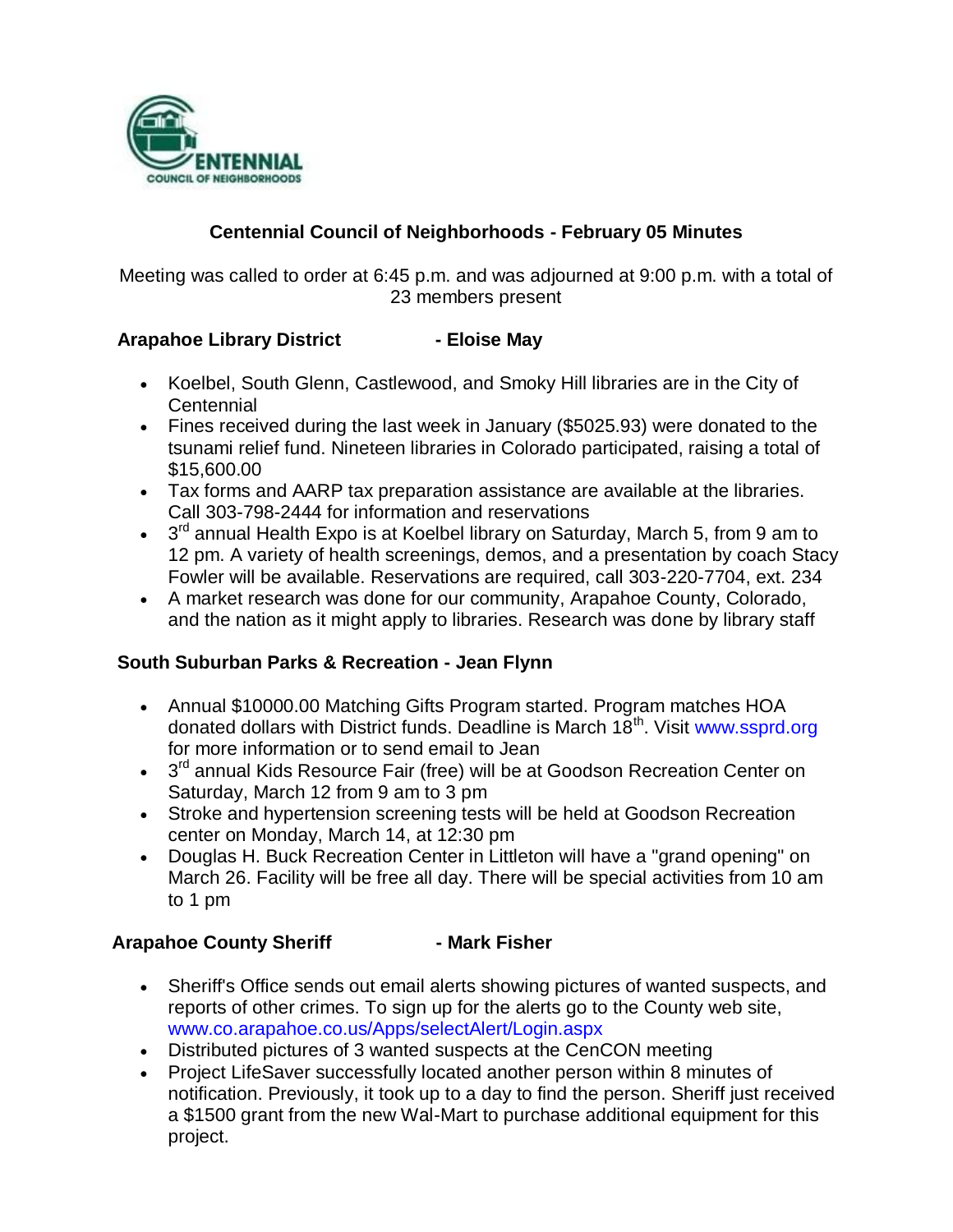Contact Sgt. Randy Councell at 720-874-4186 if you want to enter someone into this program

# **Arapahoe County Commissioner - Bernie Zimmer**

- Most of the City of Centennial is in Mr. Zimmer's district
- Distributed the annual performance review for Arapahoe County, the County's "Budget in Brief", and an index "From A to Z" of the services provided by Arapahoe County
- Some budget problems are being caused by "unfunded mandates" from the State of Colorado. An example is CBMS (Colorado Benefit Management System), which is computer software which doesn't work

# **City of Centennial - Nancy Reubert**

- A "No Dumping" Ordinance, effective February  $27<sup>th</sup>$ , has been passed by the City
- City has hired a new finance director, Charles Montoya, and is in the process of hiring a second code enforcement officer
- Code enforcement violations will be added to the Court process. Target date is sometime in May
- There will soon be openings for a position on the Planning & Zoning Commission, the Board of Adjustments, & the Board of Review. A notice will be posted on the City's web site, www.centennialcolorado.com
- Public Works has presented its 2005 work plan to City Council. When it is finalized, it will also be on the City's web site
- Lifting of the moratorium on new vehicle sales along Arapahoe Road will be discussed at the March  $7<sup>th</sup>$  City Council meeting
- The next City newsletter is due on April 1st
- The Mayor will hold a Town Meeting every other month, and will also have two evenings per month of "Pye & Coffee" meetings at the City Offices. Citizens can discuss any topic. These meetings will be on the first Tuesday, and third Thursday of each month from 6 to 8 pm. The first Town Meeting is scheduled for March 31 at Koelbel Library from 6 to 8 pm. The second Town Meeting is scheduled for May 12<sup>th</sup> at the City Council Chambers, also from 6 to 8 pm
- Ward 1 meeting on March  $24<sup>th</sup>$  at 7 pm at Southglenn Library
- Ward 3 meeting on March  $30<sup>th</sup>$  at 7 pm at the City Council Chambers
- There will be another public meeting on the C-470/Colorado Blvd interchange. It will be in April. Details will be provided later
- Piney Creek Ranches will be getting an additional access road
- The first "State of Our City" luncheon will be on April  $14<sup>th</sup>$ . Cost is \$25 per person at the Embassy Suites Hotel. Sponsored by the Rotary Club. Seating is limited to 350. Mike Nelson, channel 7 weather forecaster, will be a guest speaker. Call 303-991-6250 for tickets

# **City of Centennial - Tex Elam**

- East side of Centennial will be getting additional bus transportation service when Lite Rail is complete. Bus schedules will be coordinated so that intersecting routes meet at the major transfer points at the same time
- Additional "Lite Rail" parking is being planned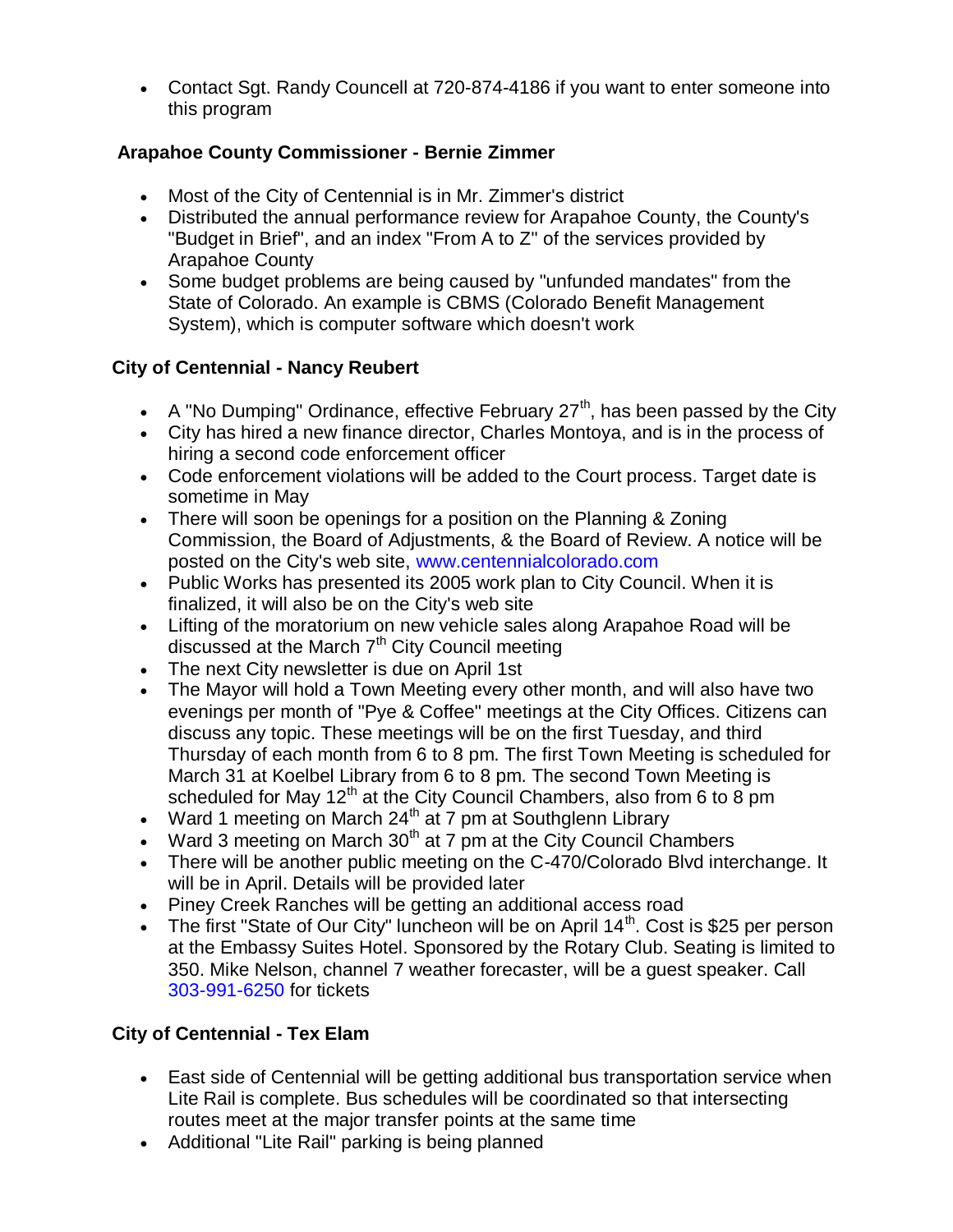- A "Call n Ride" program is being developed to enable better access to existing transportation from the neighborhoods, from the Lite Rail stations to businesses and offices, and eventually, to allow those who do not drive the ability to get from their homes to neighboring businesses. Fares will be the same as regular buses, and transfers will be issued for continuation on the regular bus system
- Overpasses are being built over I-25 between the RTD parking and the Lite Rail system
- Lite Rail trains will run every 15 minutes. The station at I-225 and Parker will be the busiest, and Lincoln and I-25 will be second busiest
- Number of Lite Rail cars has been upgraded from 18 to 34
- South East Urban Corridor Steering Committee was formed to help convey the area's transportation needs to the RTD
- Encouraging citizen to attend meetings to show support for these transportation plans

# **Update on Verona Estates - Deb Jones, Palos Verdes HOA**

- Provided information on the estimated 800 additional traffic trips through existing neighborhoods caused by this development
- Provided a letter that can be signed and presented to the City Council expressing concern about this additional traffic
- Presented a proposal to keep this property as "Open Space". Further information can be obtained by calling Deb Jones at 303-713-1720

# **Community Associations Institute - Chris Pacetti**

- Colorado's Community Associations Institute has a web site at www.hoacolorado.com (Rocky Mountain Chapter). Also see www.caicolorado.org. The national site is www.caionline.org
- SB 05-100 passed from the Senate to the House on February 28<sup>th</sup>, after 3 readings in the House, and numerous amendments
- SB 05-100 still contains many clauses that the CenCON members found objectionable
- A copy of the latest version of SB 05-100 was emailed to all CenCON members late Monday afternoon
- Please read this version, and communicate your comments to all the Colorado State House Representatives, especially David Balmer (District 39 - includes City of Centennial), at 303-866-2935 or david.balmer.house@state.co.us
- CAI had influence on many of the approximately 20 amendments that have changed in favor of the HOAs
- The major changes to the bill were reviewed during the presentation
- The House may add new amendments or may restore previously deleted/changed amendments

# **CenCON Reports - President - Cathy Noon**

- Please update the Arapahoe County HOA information
- Annual dues notices have been sent out to all members. It is due by April  $1<sup>st</sup>$ . Please review the CenCON roster for errors